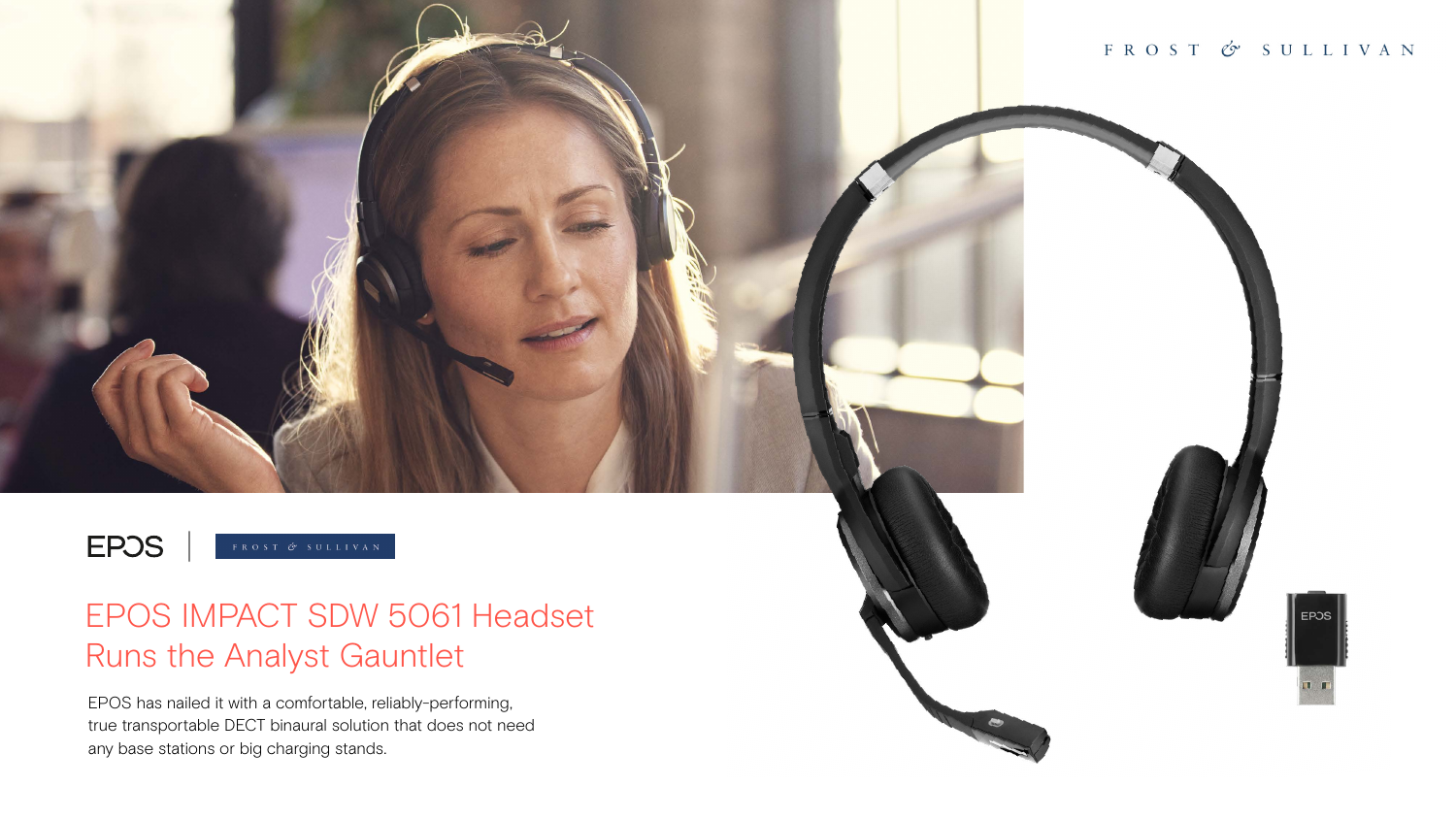## About the Frost & Sullivan Analyst Gauntlet

Frost & Sullivan's Analyst Gauntlet is a structured program wherein participating vendors and service providers give industry analysts deep dives and demonstrations of their collaboration solution. The analyst then uses the collaboration solution over a period of time and provides candid feedback based on his/her user experience with the specified tool.

## About the Professional Headset Market

The professional headset market is expected to grow at a CAGR of 16.3% from 2019 to 2026 in terms of unit shipments, reaching 65.7 million devices sold by the end of the forecast period. Frost & Sullivan predicts the professional headset market will witness robust growth due to the increased popularity of cloud meeting services, remote working and virtual learning practices. PC USB and UCC headset shipment, in particular, is expected to almost triple in 2026 due to the ability to enhance software communications and collaboration experiences.

## About EPOS

EPOS is the independent company established upon the former successful joint venture between audio specialist Sennheiser and the leading hearing technology group Demant. Part of the Demant Group and headquartered in Copenhagen, Denmark, EPOS builds on more than 115 years of experience of audio and operates in a global market with offices and partners in more than 60 countries. EPOS' objective is to deliver high-end audio solutions designed for enterprises and gamers.

During 2020, EPOS co-branded the existing Sennheiser Communications portfolio as EPOS | SENNHEISER and notably invigorated the product line with the introduction of new endpoint categories, new product models, and general product enhancements.

Today, EPOS offers a wide variety of professional headsets, including the ADAPT Series advanced corded and cordless UCC (unified communications and collaboration) models for task-based workers and a vast assortment of corded and cordless multi-connectivity headsets for call-centric users under the IMPACT Series.

## About the IMPACT SDW 5061 Headset

The Connected Work research team at Frost & Sullivan has evaluated the EPOS IMPACT SDW 5061 headset, an advanced digital enhanced cordless telecommunications (DECT) headset especially designed for call-centric users. As opposed to other DECT headsets that come with a base unit or a large charging stand, this binaural stereo on-ear headset top comes with a charging cable, USB DECT (not Bluetooth) dongle, and a carrying pouch. The IMPACT SDW D1 USB dongle inserts into a USB-A port on a computer for software communications. The product is ideal for both hotdesking and remote working, and works with all major unified communications and collaboration (UCC) provider software.

The product rating is specifically given in comparison to other DECT professional headset products available in the market for PC communications.

For a month, we tested the EPOS IMPACT SDW 5061 headset on a large number of audio, video and web calls, as well as for music streaming and general concentration. Our total score for the device is 4.32 out of 5.00 or 86.4% over 100%, which is above industry average when compared to other DECT professional devices in the market.

What follows is how Frost & Sullivan generated this score, taking into account the average rating on 10 different criteria:

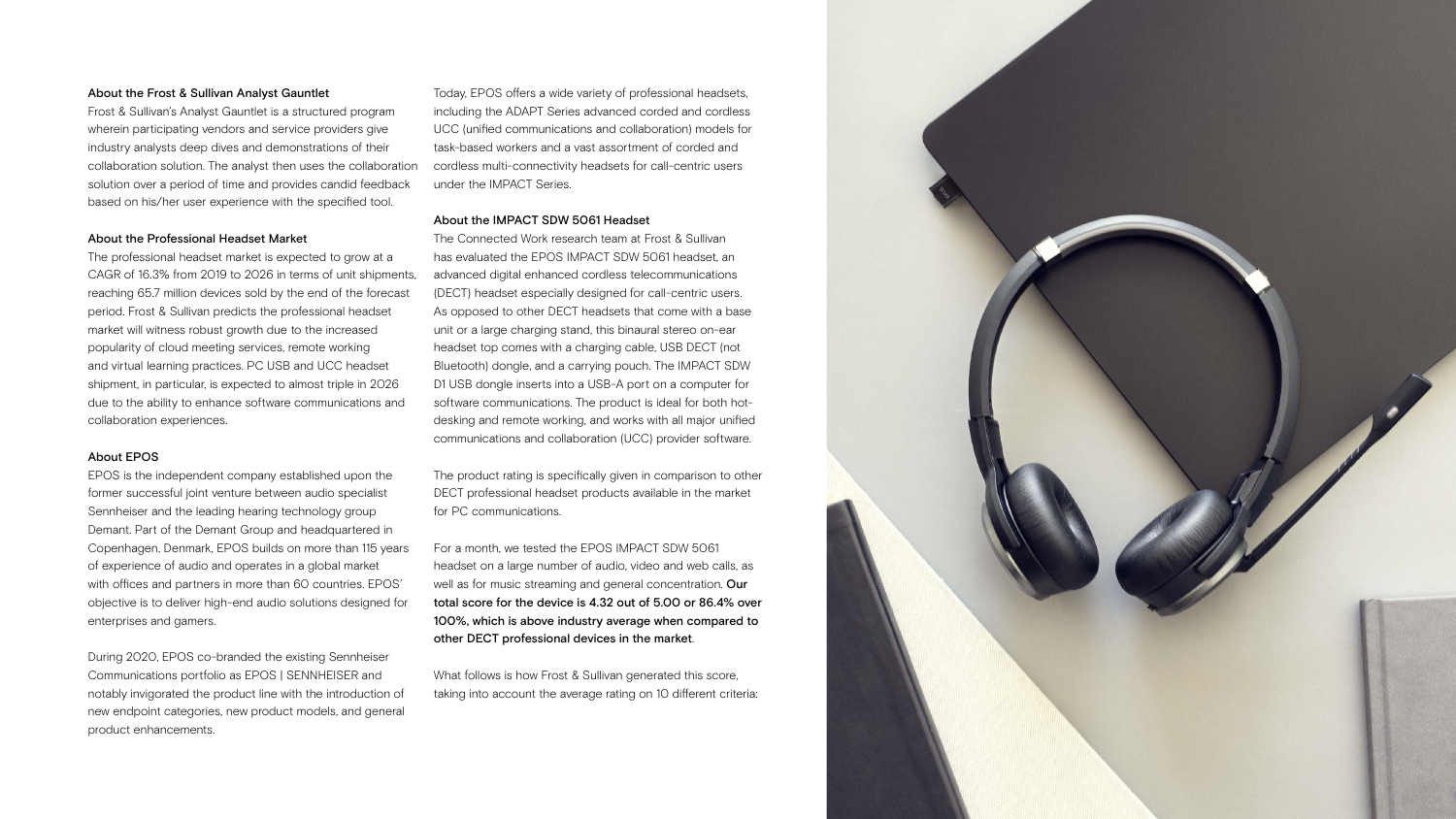| Rating | <b>Analysis</b>                                                                                                                                                                                                                                                                                                                                                                                                                                                                                            |
|--------|------------------------------------------------------------------------------------------------------------------------------------------------------------------------------------------------------------------------------------------------------------------------------------------------------------------------------------------------------------------------------------------------------------------------------------------------------------------------------------------------------------|
| 3.75   | <b>Criteria: AESTHETICS</b><br>Our first impression of the IMPACT SDW 5061 was positive. The product of<br>quick instruction guide, safety guide, and compliance sheet.                                                                                                                                                                                                                                                                                                                                    |
|        | The black and chrome-colored headset top looks modern, well-balanced<br>characteristic of EPOS's audio heritage. The entire solution has the look a                                                                                                                                                                                                                                                                                                                                                        |
|        | <b>Criteria: ERGONOMICS</b><br>The on-ear headset top is very comfortable, with a headband that is easi                                                                                                                                                                                                                                                                                                                                                                                                    |
| 4.00   | The 53mm leatherette ear pads are comfortable in contact with the ears,                                                                                                                                                                                                                                                                                                                                                                                                                                    |
|        | The headset top weights 136 grams, notably lighter than competitors' solution-                                                                                                                                                                                                                                                                                                                                                                                                                             |
|        | <b>Criteria: FEATURES</b><br><b>User Control:</b> The IMPACT SDW 5061 headset top has easily identifiable<br>accept/reject calls, and verify battery life; a mute and a volume button for<br>The headset is also equipped with a motion sensor that activates to turn<br><b>Connectivity:</b> DECT is the primary IMPACT SDW 5061 connectivity. The h<br>into a standard USB-A port. The headset can also connect to advanced I<br>offer DECT connectivity to computers via a DECT USB dongle, offering us |
| 4.40   | The IMPACT SDW 50X1 headset family is also among the few lines in the<br>To charge the product, the headset is simply placed into the magnetic ho<br>for individuals that value an uncluttered desk or for those that appreciate<br>of its advanced Bluetooth <sup>®</sup> USB headset counterparts, yet with secure are                                                                                                                                                                                   |
|        | <b>Security:</b> The IMPACT SDW 5061 has a Protected Pairing process that est<br>"over the air". Additionally, the secure pairing process is augmented with<br>more secure than DECT products that have only implemented the DECT<br>four out of four DECT headset series of competitor 1 and two out of three                                                                                                                                                                                             |
|        | <b>UCC Service Integration:</b> The IMPACT SDW 5061 is compatible with mare<br>that the product is not "certified" with Microsoft Skype for Business, Team                                                                                                                                                                                                                                                                                                                                                 |
|        | <b>Others:</b> The headset top has an in-built busy light indicator that lights up                                                                                                                                                                                                                                                                                                                                                                                                                         |

comes in a soft black carry pouch that includes the headset top, DECT USB dongle, charging cable,

I and elegant with material that clearly demonstrates superior product design and high-quality workmanship and feel of a product that is engineered to last years.

ily adjustable and a microphone boom that can be oriented in both directions for wear on the right or left ear.

even with long hours of usage. The pads can be easily replaced if needed.

utions, making the binaural headset easy to wear throughout a full day without strain or discomfort.

control buttons on one side of the ear pads, including a hook button to switch the headset on/off, r call and music control; and an additional mute button in the microphone boom.

the headset on upon wearing and off when removing the device.

headset top connects to a PC or Mac via the IMPACT SDW D1 USB Dongle inserted IP desktop phones that offer a USB-A port. Few professional headsets in the market sers less interference, wider range of coverage, and regulatory compliance.

market that uses a charging cable instead of a base unit or a charging stand. older of the charging cable that is connected to the computer. This makes the solution perfect  $\alpha$  a highly portable solution. In this sense, the product offers the portability and form-factor nd reliable DECT technology.

stablishes a secure connection between dongle and headset to enable secure communication 128-bit authentication (DSAA2), reaching step B in the DECT security level. Step B makes this device security step A. By comparison, the security level of the IMPACT SDW 5061 outperforms e series of competitor 2.

ny major unified communications platforms and softphone brands. It is important to note ns, or other platforms at time of our evaluation.

red to notify others when the user is on calls and conferences.



# EPOS IMPACT SDW 5061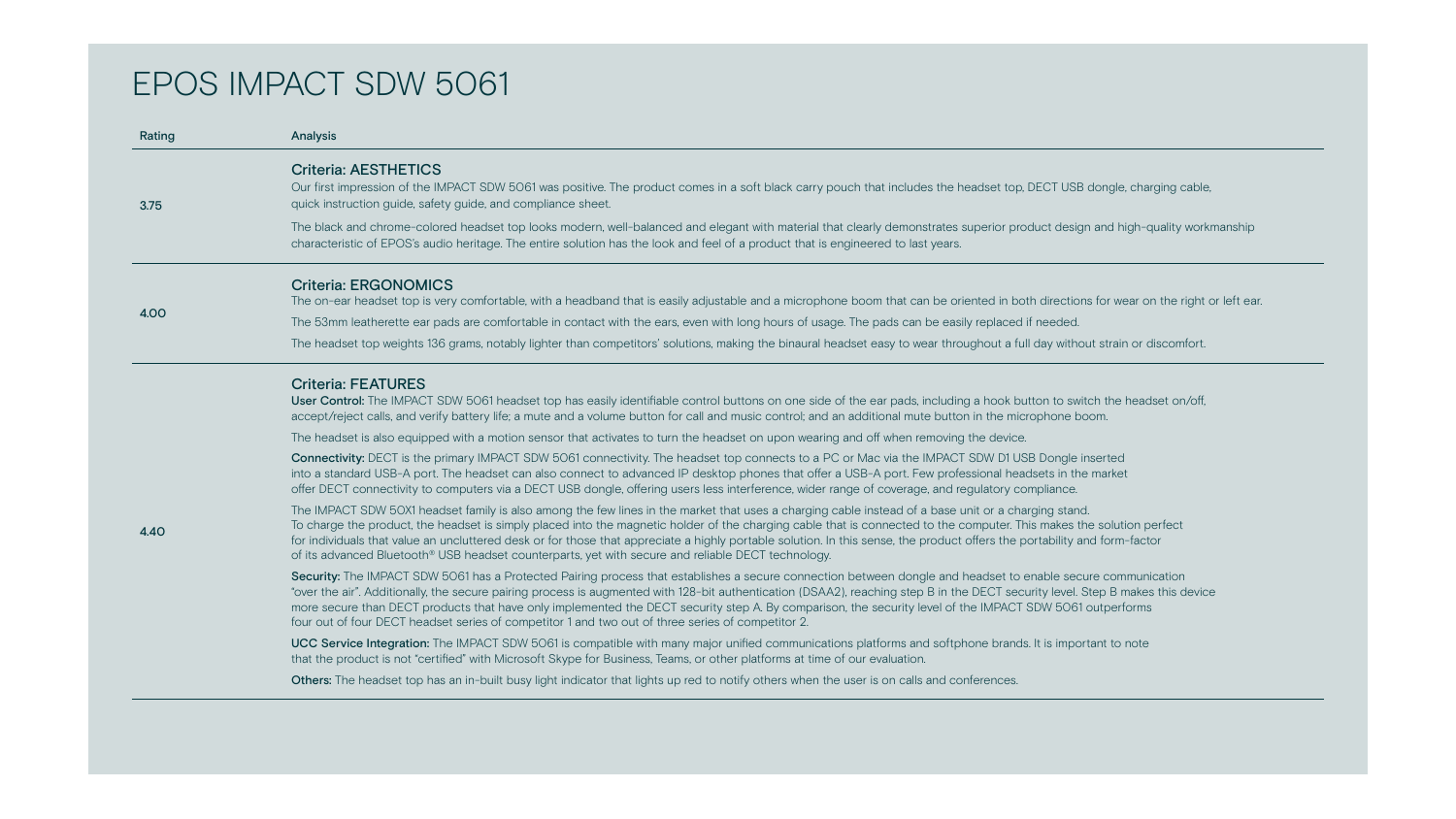| Rating | <b>Analysis</b>                                                                                                                                                                                                                                                                                                     |
|--------|---------------------------------------------------------------------------------------------------------------------------------------------------------------------------------------------------------------------------------------------------------------------------------------------------------------------|
| 4.25   | <b>Criteria: AUDIO TRANSMISSION &amp; MICROPHONE PERFO</b><br>The IMPACT SDW 5061 offers noise cancellation via a two-microphone no                                                                                                                                                                                 |
|        | Microphone frequency ranges are 150 Hz-3.5kHz for Narrowband and 100                                                                                                                                                                                                                                                |
|        | Equipped with EPOS voice detection technology, the headset is ideal for r<br>in a noisy home office environment, the microphone performed fairly well in                                                                                                                                                            |
| 4.25   | <b>Criteria: TALK TIME &amp; WIRELESS RANGE</b><br>The talk-time of the IMPACT SDW 5061 is up to 14 hours on a full battery of<br>is 7 hours from 0% to 100% and 3 hours from 0% to 50%, which is a bit k                                                                                                           |
|        | The IMPACT SDW 5061 wireless coverage range is 135m for line-of-sight a                                                                                                                                                                                                                                             |
| 4.40   | <b>Criteria: AUDIO RECEPTION &amp; EAR CUP PERFORMANCE</b><br>The audio quality of the IMPACT SDW delivers a rich listening experience to                                                                                                                                                                           |
|        | The on-ear headset is equipped with EPOS patented Active Gard technold<br>and complies with European standards for protection against noise at work<br>for the user is fairly reduced in listening mode.                                                                                                            |
| 4.75   | <b>Criteria: END USER SOFTWARE APPLICATION</b><br>The IMPACT SDW 5061 comes with the intuitive, free-of-charge EPOS Cor<br>and softphones in the market and provides access to the latest firmware u                                                                                                                |
|        | Via the EPOS Connect software, the user can change the settings for auding<br>Personal settings can be configured when running the application for the<br>with the softphone seamlessly. The desktop interface is easy to use, is sup<br>English, French, German, Spanish, Russian, Japanese, Korean, and Simplifie |
| 4.00   | <b>Criteria: PRICE</b><br>The retail price of IMPACT SDW 5061 may be perceived as a bit high by so<br>proposition (a transportable, yet highly secure DECT professional headset<br>In general, the premium price paid for EPOS products is justified by the Co                                                      |

# ORMANCE

noise cancelling system that eliminates a notable amount of background noises.

OHz-7.5kHz for Wideband.

Inoisy office or home working environments. When testing the IMPACT SDW 5061 in blocking out most potentially disruptive background noises.

charge, which is one hour above average for DECT headsets. Battery full charging time, on the other hand, longer than standard DECT products. However, it is acceptable given the above-average talking time.

and 40m in a busy office. This is fair for a DECT product.

that is beyond conventional business standard for both communicaitons and multimedia.

logy which protects headset users from hearing loss or damage from acoustic shocks and complies with European standards for the IMPACT SDW 5061 does not offer active noise included and an alter

onnect software that ensures the headset works seamlessly with the majority of conferencing soft clients updates and personalized settings.

dio quality (narrowband/wideband), range, audio limiter, and USB auto audio. e first time of activation. After this, EPOS Connect ensures the headset interfaces upported on Windows, Mac®, iOS and Android, and is available in eight languages including Fred Chinese.

Some buyers; however, the device feature functionality, superior product quality, and its innovative value t for heavy users of computer-based communications and collaboration) are certainly worth the investment. Company's well above average quality and technology that assures the device can last for years.